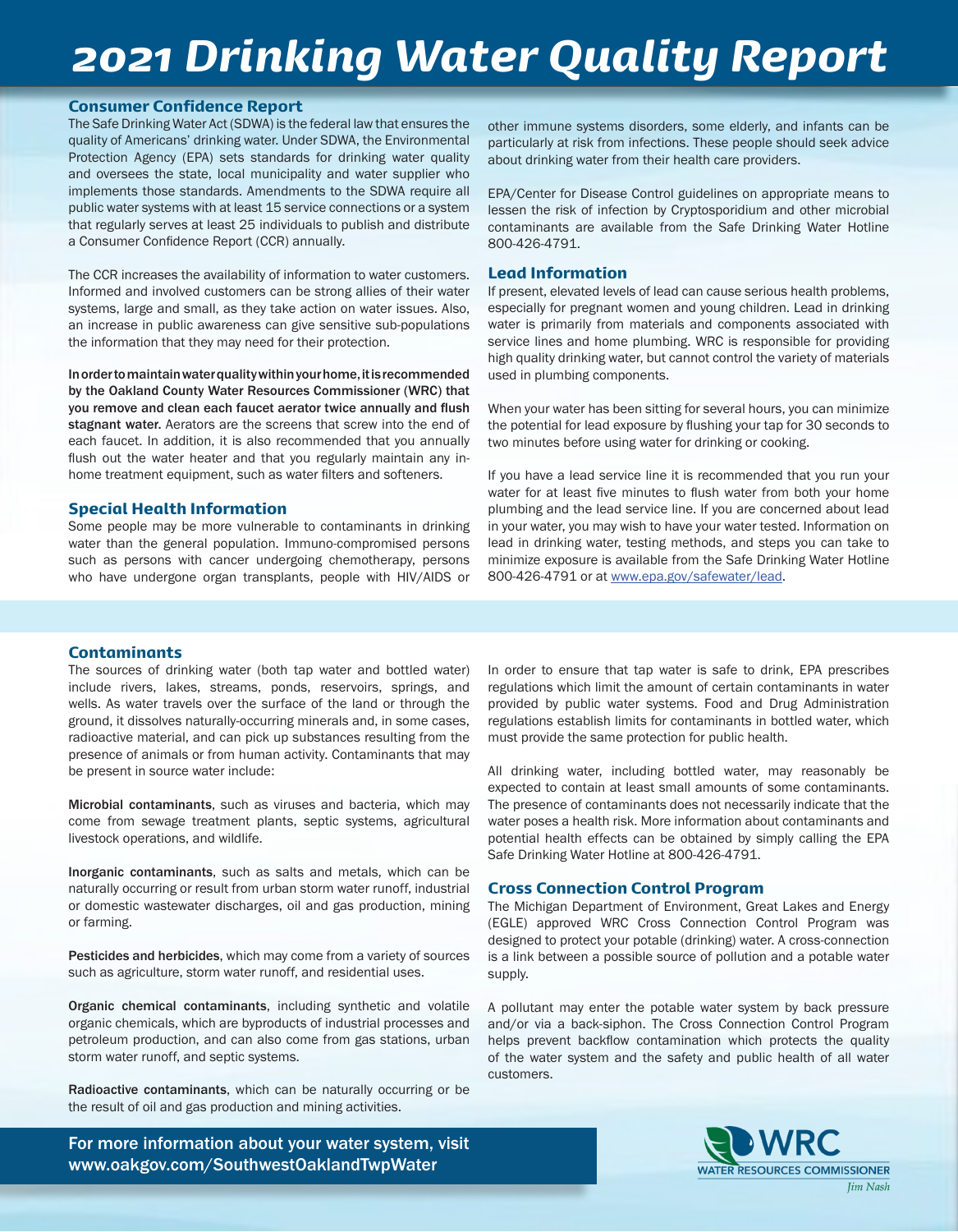# *Southwest Oakland Township*



### 2021 Consumer Confidence Report

This report is designed to inform you about the water quality and services we deliver to you every day. Our constant goal is to provide you with a safe and dependable supply of drinking water. We want you to understand the efforts we make to continually improve the water treatment process and to protect our water resources. We are committed to ensuring the quality of your water. The Oakland County Water Resources Commissioner (WRC) is pleased to present the Annual Drinking Water Quality Report (CCR) for the year 2021.

Our water source is groundwater found in glacial materials. Nine wells (two 8-inch, five 12-inch, and two 16-inch) provide the pumping capacity for this water system (Water System Serial Number [WSSN] 4878). At this time, the Department of Environment, Great Lakes, and Energy (EGLE) has determined the susceptibility for this water system as "moderately low."

We are pleased to report that your drinking water is safe and meets Federal and State requirements. If you have questions about this report, or your water utility, please contact your WRC representative, Kathryn DiCea, at wrcwater@oakgov.com or 248-452-9158. We want our valued customers to be informed about their water utility.

#### System Design and Improvements

We work continually to provide high quality water to every tap. In order to maintain a safe and dependable water supply, we may need to make improvements that will benefit all of our customers. These improvements are sometimes reflected as rate structure adjustments. We ask that all our customers help us conserve and protect our water resources, which impact our present lifestyle and our children's future. Please email wrcwater@oakgov.com, call 248- 452-9158, or visit our website at www.oakgov.com/water if you have questions.

#### Outdoor Water Use

Outdoor water use, primarily sprinkling of lawns, greatly affects water pressure and sizing of water system infrastructure when sprinkling is scheduled during peak demand times. We recommend customers schedule automatic irrigation equipment to water lawns outside of the 5 to 9 a.m. and 5 to 9 p.m. high demand times. Michigan State University recommends light, frequent irrigation applied in the early afternoon www.canr.msu.edu/resources/irrigation-practicesto-preserve-water-quality. Water your lawns or set your automatic sprinklers to operate outside of the morning and evening high demand periods to improve your water pressure and decrease costs required for water system expansion.

#### Your Water Quality

The Southwest Oakland Well Water Supply System is routinely monitored, in accordance with the Safe Drinking Water Act (SDWA), for contaminants in your drinking water. The following tables show the results of our monitoring for the period of January 1 to December 31, 2021. In addition, other test results are shown for the year they were required, since annual testing is not required for some contaminants. The most recent test date for the detected contaminant is listed in the table. Per- and polyfluoroalkyl substances (PFAS) were analyzed for in 2021 and were not detected.

Polyphosphate is added to the drinking water to address discolored water complaints due to iron in the drinking water. Chlorination of the water supply is performed as required.

Unregulated contaminants are those for which the Environmental Protection Agency (EPA) has not established drinking water standards. The purpose of unregulated contaminant monitoring is to assist EPA in determining the occurrence of unregulated contaminants in drinking water and whether future regulation is warranted.

The Maximum Contaminant Level (MCL) is the highest level of a contaminant that is allowed in drinking water and is set at a very stringent level. To understand the possible health effects described for many regulated constituents, a person would have to drink two liters of water every day at the MCL level for a lifetime to have a onein-a-million chance of having the described health effect.

As you can see by the tables, the system had no violations. We are proud that your drinking water meets or exceeds all Federal and State requirements. The EPA has determined that your water is safe at the levels detected. Data was not included in the tables for backup wells that provided less than 1% of the total water pumped to the distribution system. This data is available upon request.

#### Water Quality FAQs

#### Why is my water discolored?

Iron in the water can cause yellow, orange, or red discoloration. Iron is not a health risk but is an aesthetic concern that causes staining and discoloration.

#### Why is my water cloudy?

White/milky cloudiness is typically little air bubbles. To confirm, fill a clear glass with water and set it on your counter. After a short amount of time, it should start to clear from the bottom up.

#### Why does my water smell like chlorine?

Chlorine is a disinfectant that is added to the drinking water. The EPA has determined that levels of chlorine up to four parts per million in drinking water is safe for consumption.

#### Why does my water smell like rotten eggs?

Stagnant water may start to smell like sulfur or rotten eggs. Let the water run for a few minutes and the smell should clear. If the odor is only in the hot water, try flushing out your hot water tank. We recommend this be done at least annually.

#### Have more questions?

Please email wrcwater@oakgov.com or call 248-452-9158.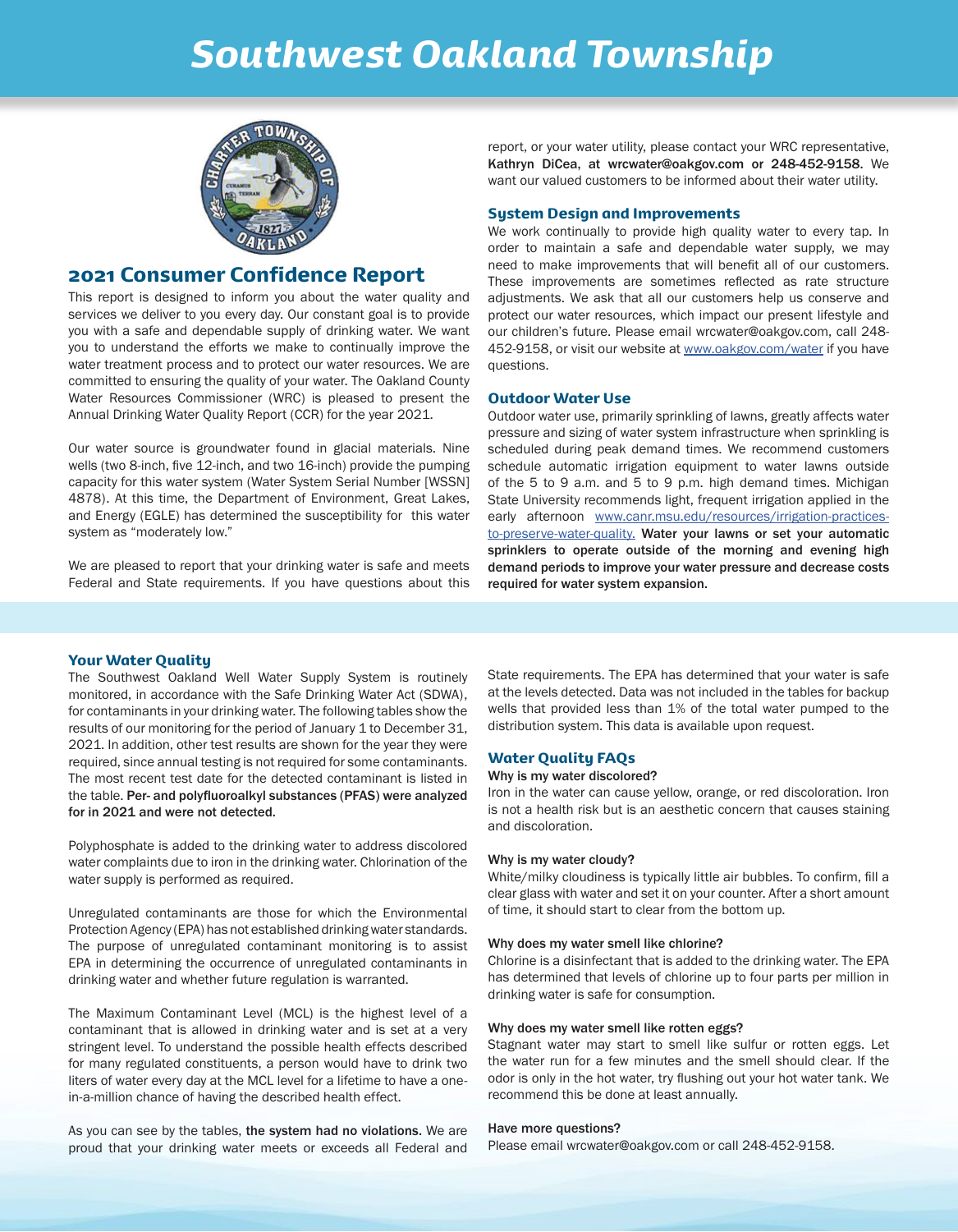# Regulated Contaminants Table

| Contaminant                                                                                                                                                                                                                                                                                                                                                                                                                                                                                                  | Test<br>Year | <b>Health</b><br>Goal<br><b>MCLG</b> | <b>Allowed</b><br>Level<br><b>MCL</b> | <b>Highest</b><br><b>Detected</b><br>Level | Range<br>of<br><b>Detection</b> | <b>Units</b> | <b>Major Sources in Drinking Water</b>                                                                                              | <b>Violation</b> |  |
|--------------------------------------------------------------------------------------------------------------------------------------------------------------------------------------------------------------------------------------------------------------------------------------------------------------------------------------------------------------------------------------------------------------------------------------------------------------------------------------------------------------|--------------|--------------------------------------|---------------------------------------|--------------------------------------------|---------------------------------|--------------|-------------------------------------------------------------------------------------------------------------------------------------|------------------|--|
| <b>Inorganic and Volatile Organic Chemicals</b>                                                                                                                                                                                                                                                                                                                                                                                                                                                              |              |                                      |                                       |                                            |                                 |              |                                                                                                                                     |                  |  |
| Arsenic                                                                                                                                                                                                                                                                                                                                                                                                                                                                                                      | 2020         | $\Omega$                             | 10                                    | 6                                          | $3 - 6$                         | ppb          | Erosion of natural deposits;<br>runoff from orchards; runoff from<br>glass and electronics production<br>wastes.                    | <b>No</b>        |  |
| <b>Barium</b>                                                                                                                                                                                                                                                                                                                                                                                                                                                                                                | 2020         | 2                                    | 2                                     | 0.16                                       | $0.11 - 0.16$                   | ppm          | Discharge of drilling wastes;<br>discharge of metal refineries;<br>erosion of natural deposits.                                     | <b>No</b>        |  |
| Fluoride                                                                                                                                                                                                                                                                                                                                                                                                                                                                                                     | 2021         | 4                                    | 4                                     | 0.49                                       | $0.29 - 0.49$                   | ppm          | Erosion of natural deposits; water<br>additive which promotes strong<br>teeth; discharge from fertilizer<br>and aluminum factories. | <b>No</b>        |  |
| Disinfectant Residuals and Disinfectant By-Products - Monitoring at Customers' Tap                                                                                                                                                                                                                                                                                                                                                                                                                           |              |                                      |                                       |                                            |                                 |              |                                                                                                                                     |                  |  |
| <b>Haloacetic Acids</b><br>(HAA5)                                                                                                                                                                                                                                                                                                                                                                                                                                                                            | 2021         | <b>NA</b>                            | 60                                    | 8                                          | <b>NA</b>                       | ppb          | By-product of drinking water<br><b>No</b><br>disinfection.                                                                          |                  |  |
| <b>Total Trihalomethanes</b><br>(TTHM)                                                                                                                                                                                                                                                                                                                                                                                                                                                                       | 2021         | <b>NA</b>                            | 80                                    | 19                                         | <b>NA</b>                       | ppb          |                                                                                                                                     |                  |  |
| Disinfectant (chlorine)                                                                                                                                                                                                                                                                                                                                                                                                                                                                                      | 2021         | <b>MRDLG</b><br>4                    | <b>MRDL</b><br>4                      | <b>RAA</b><br>0.32                         | $0.17 - 0.51$                   | ppm          | Water additive to control<br>microbes.                                                                                              | <b>No</b>        |  |
| Arsenic - While your drinking water meets EPA's standard for arsenic, it does contain low levels of arsenic. EPA's standard balances the current<br>understanding of arsenic's possible health effects against the costs of removing arsenic from drinking water. EPA continues to research the<br>health effects of low levels of arsenic, which is a mineral known to cause cancer in humans at high concentrations and is linked to other health<br>effects such as skin damage and circulatory problems. |              |                                      |                                       |                                            |                                 |              |                                                                                                                                     |                  |  |

| l Copper and Lead Monitoring at Customers' Tap |              |                                      |                               |                                          |                              |              |                                                                                                                            |                                                   |  |
|------------------------------------------------|--------------|--------------------------------------|-------------------------------|------------------------------------------|------------------------------|--------------|----------------------------------------------------------------------------------------------------------------------------|---------------------------------------------------|--|
| Contaminant                                    | Test<br>Year | <b>Health</b><br>Goal<br><b>MCLG</b> | <b>Action</b><br>Level<br>AL. | 90 <sup>th</sup><br>Percentile<br>Value* | Range of<br><b>Detection</b> | <b>Units</b> | <b>Major Sources in Drinking Water</b>                                                                                     | <b>Number</b><br>οf<br><b>Samples</b><br>Above AL |  |
| Copper                                         | 2019         | 1.3                                  | 1.3                           | 0.9                                      | $0 - 1.0$                    | ppm          | Corrosion of houshold plumbing<br>systems; Erosion of natural<br>deposits.                                                 | Ω                                                 |  |
| Lead                                           | 2019         | $\Omega$                             | 15                            | $\Omega$                                 | $0 - 0$                      | ppb          | Lead service lines, corrosion of<br>household plumbing including<br>fittings and fixtures, erosion of<br>natural deposits. | ∩                                                 |  |

\*The 90th percentile value means 90 percent of the homes tested have copper and lead levels below the given 90th percentile value. If the 90th percentile value is above the AL, additional requirements must be met.

The State allows us to monitor for certain contaminants less than once per year because the concentrations of these contaminants are not expected to vary significantly from year to year. All of the data is representative of the water quality, but some are more than one year old.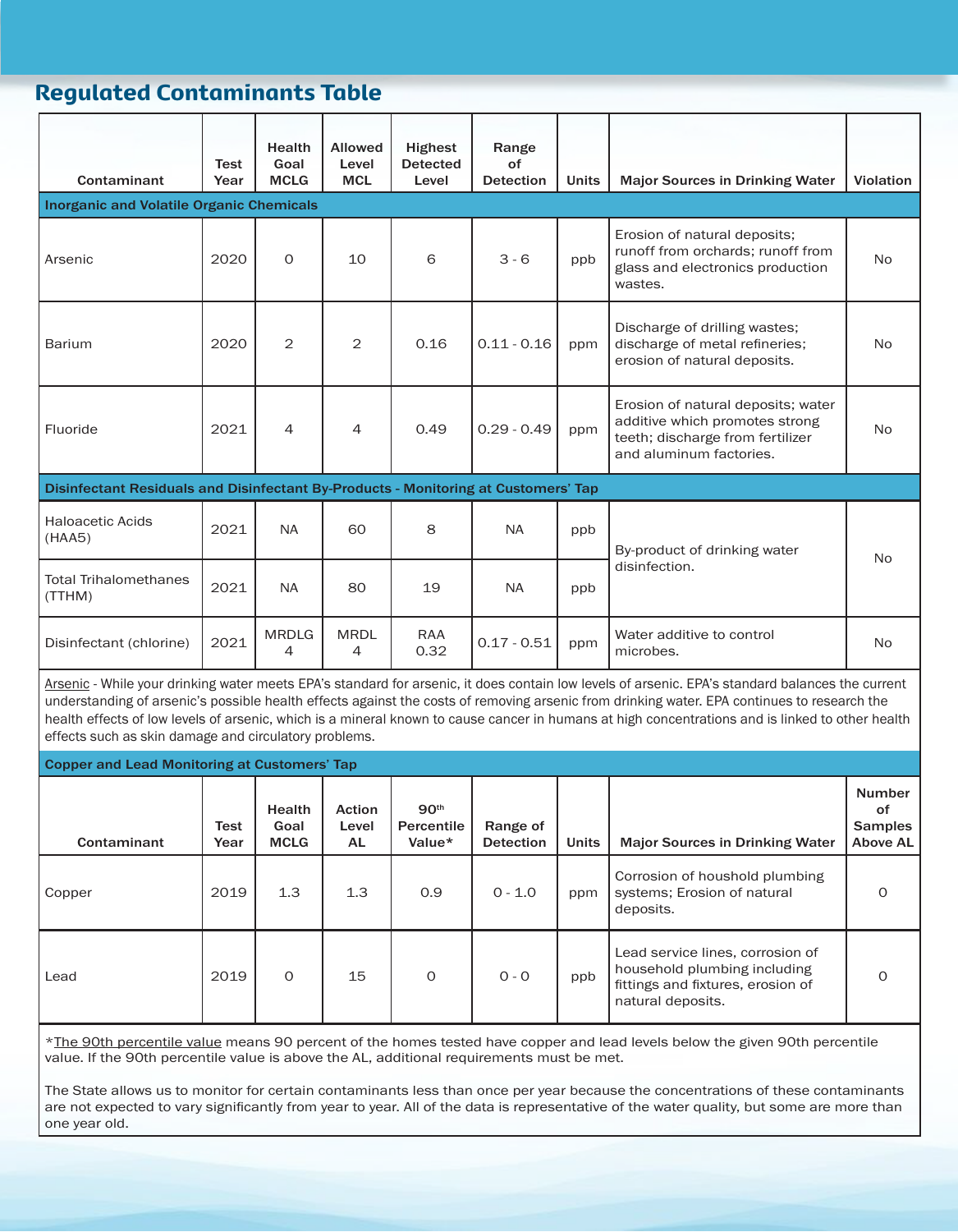# Unregulated Contaminants Table

| Contaminant | Test<br>Year | <b>MCLG</b> | <b>MCL</b> | Average<br>Level | Range of<br><b>Detection</b> | <b>Units</b> | <b>Major Sources in Drinking Water</b>          |
|-------------|--------------|-------------|------------|------------------|------------------------------|--------------|-------------------------------------------------|
| Calcium     | 2021         | <b>NA</b>   | <b>NA</b>  | 89               | $83 - 95$                    | ppm          | Naturally occuring due to geological processes. |
| Chloride    | 2021         | <b>NA</b>   | <b>NA</b>  | 25               | $16 - 30$                    | ppm          |                                                 |
| Hardness    | 2021         | <b>NA</b>   | <b>NA</b>  | 337              | 327 - 349                    | ppm          |                                                 |
| Iron        | 2021         | <b>NA</b>   | <b>NA</b>  | 7.4              | $0.6 - 21$                   | ppm          |                                                 |
| Magnesium   | 2021         | <b>NA</b>   | <b>NA</b>  | 28               | $27 - 29$                    | ppm          |                                                 |
| Sodium      | 2021         | <b>NA</b>   | <b>NA</b>  | 13               | $11 - 16$                    | ppm          |                                                 |
| Sulfate     | 2021         | <b>NA</b>   | <b>NA</b>  | 28               | $20 - 42$                    | ppm          |                                                 |

#### NOTICE TO NON-RESIDENTIAL CUSTOMERS

Federal Regulations require that as the billing customer, it is your responsibility to ensure that all water consumers at your facility (whether business, educational institute, apartments, etc.) have access to the report. Please post this CCR in a visible area. Copies are available for your distribution by contacting the WRC office at wrcwater@oakgov.com or 248-452-9158.

# Important Definitions

Action Level (AL) - The concentration of a contaminant which, when exceeded, triggers treatment or other requirements which a water system must follow.

Haloacetic Acids (HAA5) - HAA5 is the total of bromoacetic, chloroacetic, dibromoacetic, dichloroacetic, and trichloroacetic acids. Compliance is based on the total.

Maximum Contaminant Level (MCL) - The highest level of a contaminant that is allowed in drinking water. MCLs are set as close to the MCLGs as feasible using the best available treatment technology.

Maximum Contaminant Level Goal (MCLG) - The level of contaminant in drinking water below which there is no known or expected risk to health. MCLGs allow for a margin of safety.

Maximum Residual Disinfectant Level (MRDL) - The highest level of a disinfectant allowed in drinking water. There is convincing evidence that addition of a disinfectant is necessary for control of microbial contaminants.

Maximum Residual Disinfectant Level Goal (MRDLG) - The level of a drinking water disinfectant below which there is no known or expected risk to health. MRDLGs do not reflect the benefits of the use of disinfectants to control microbial contaminants.

#### Not Applicable (NA)

Parts Per Billion (ppb) - The ppb is equivalent to microgram per liter. A microgram = 1/1000 milligram. A ppb is equivalent to one penny in \$10,000,000.

Parts Per Million (ppm) - The ppm is equivalent to milligram per liter. A milligram = 1/1000 gram. A ppm is equivalent to one penny in \$10,000.

Running Annual Average (RAA) - The average of analytical results for all samples during the previous four quarters.

Total Trihalomethanes (TTHM) - The sum of chloroform, bromodichloromethane, dibromochloromethane and bromoform. Compliance is based on the total.